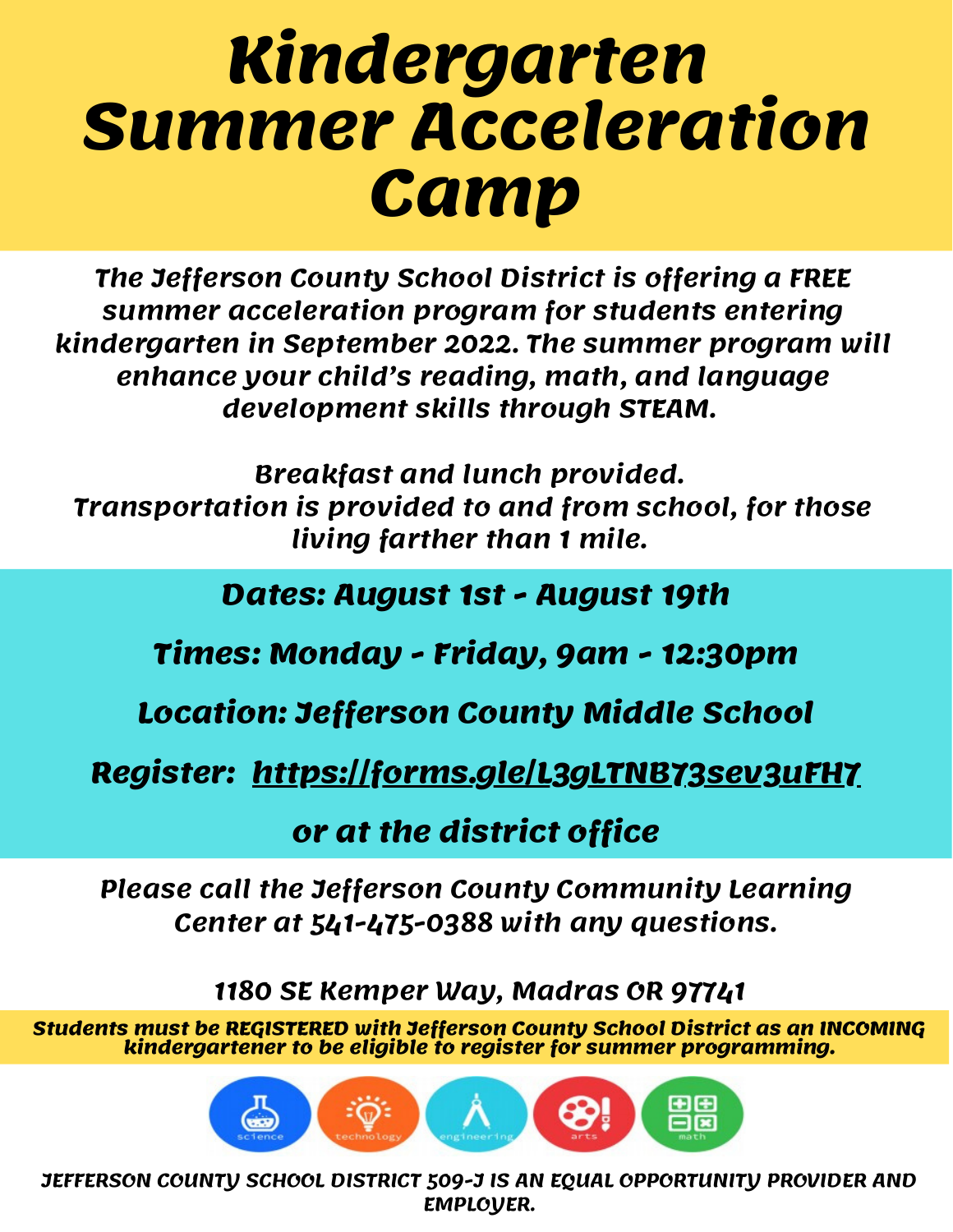## **Campamento de Aceleración de Verano para el Kínder**

**El Distrito Escolar del Condado de Jefferson ofrece un programa de aceleración de verano GRATUITO para los estudiantes que ingresan al jardín de infantes en septiembre de 2022. El programa de verano mejorará las habilidades de lectura, matemáticas y desarrollo del lenguaje de su hijo a través de STEAM.**

**Se proporcionará desayuno y almuerzo. Se proporciona transporte hacia y desde la escuela, para aquellos que viven a más de 1 milla.**

**Fecha: Agosto 1- Agosto 19**

**Horario: Lunes-Viernes, 9am-12:30pm**

**Lugar: Jefferson County Middle School**

**Inscripciones Aquí: https://forms.gle/L3gLTNB73sev3uFH7**

**o en la oficina del distrito**

**Por favor llame al Centro de Aprendizaje Comunitario del Condado de Jefferson al 541-475-0388 si tiene alguna pregunta.**

**1180 SE Kemper Way, Madras OR 97741**

**Los estudiantes deben estar INSCRITOS en el Distrito Escolar del Condado de Jefferson como niños de kindergarten ENTRANTES para ser elegibles para inscribirse en el programa de verano.**



**EL DISTRITO ESCOLAR 509-J DEL CONDADO DE JEFFERSON ES UN EMPLEADOR Y PROVEEDOR DE IGUALDAD DE OPORTUNIDADES.**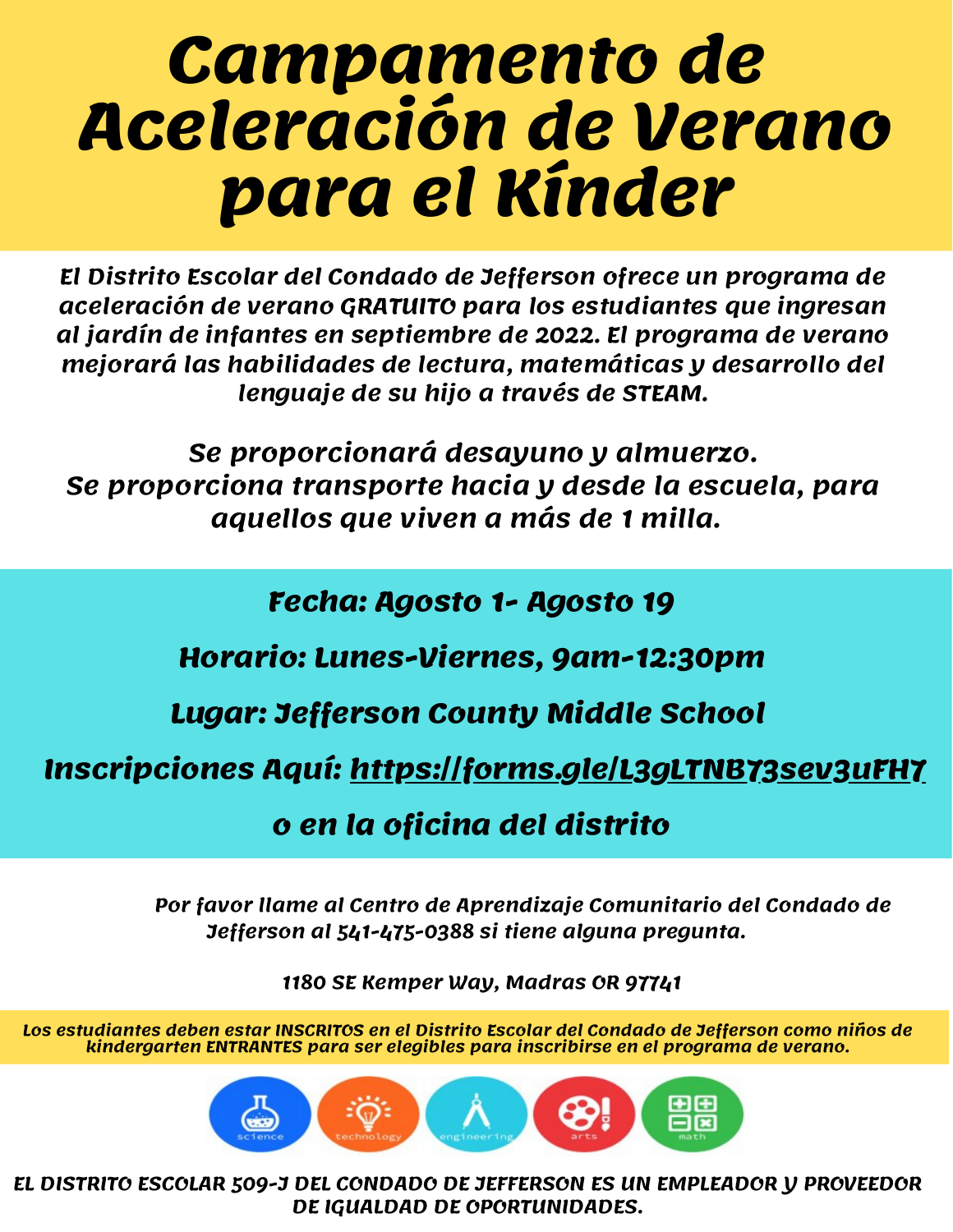## **1st - 8th Grade Summer Acceleration Camp**

**The Jefferson County School District is offering a FREE summer acceleration program for students entering 1st through 8th grade in September 2022. The summer program will enhance your child's reading, math, and language development skills through STEAM.**

**Breakfast and lunch provided. Transportation is provided to and from school for those living farther than 1 mile.**

**Dates: August 1st - August 19th**

**Times: Monday - Friday, 9 am - 3 pm**

**Location: Jefferson County Middle School**

**Register: https://forms.gle/XBhNHnEVT31nN4j39**

**or at the district office**

**Please call the Jefferson County Community Learning Center at 541-475-0388 with any questions.**

**1180 SE Kemper Way, Madras OR 97741**

**Students must be REGISTERED as a Jefferson County School District student to be eligible to register for summer programming.**

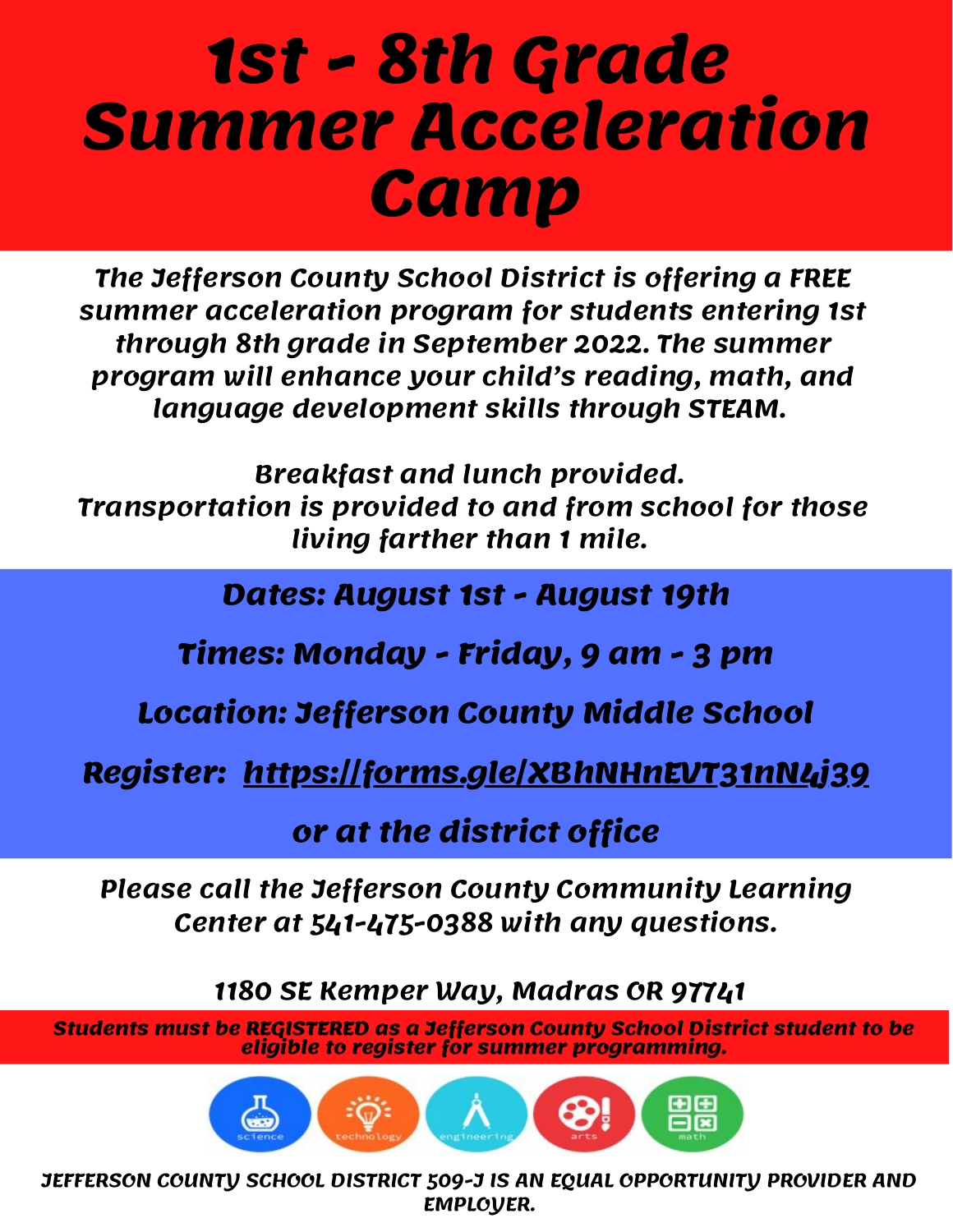#### **Campamento de Aceleración del Verano Grados 1° - 8°**

**El Distrito Escolar del Condado de Jefferson ofrece un programa de aceleración de verano GRATUITO para estudiantes que ingresan de 1.° a 8.° grado en septiembre de 2022. El programa de verano mejorará las habilidades de lectura, matemáticas y desarrollo del lenguaje de su hijo a través de STEAM.**

**Desayuno y almuerzo proporcionados. Se proporciona transporte hacia y desde la escuela para aquellos que viven a más de 1 milla.**

**Fecha: Augosto 1- Agosto 19**

**Horario: Lunes-Viernes, 9 am - 3 pm**

**Locación: Jefferson County Middle School**

**Inscripciones: https://forms.gle/XBhNHnEVT31nN4j39 o**

**en la oficina del distrito**

**Favor de llamar a Centro Comunitario de Aprendizaje del Condado de al 541-475-0388 con cualquier pregunta**

**1180 SE Kemper Way, Madras OR 97741**

**Los estudiantes deben estar INSCRITOS como estudiantes del Distrito Escolar del Condado de Jefferson para ser elegibles para registrarse en el programa de verano.**



**EL DISTRITO ESCOLAR 509-J DEL CONDADO DE JEFFERSON ES UN EMPLEADOR Y PROVEEDOR DE IGUALDAD DE OPORTUNIDADES.**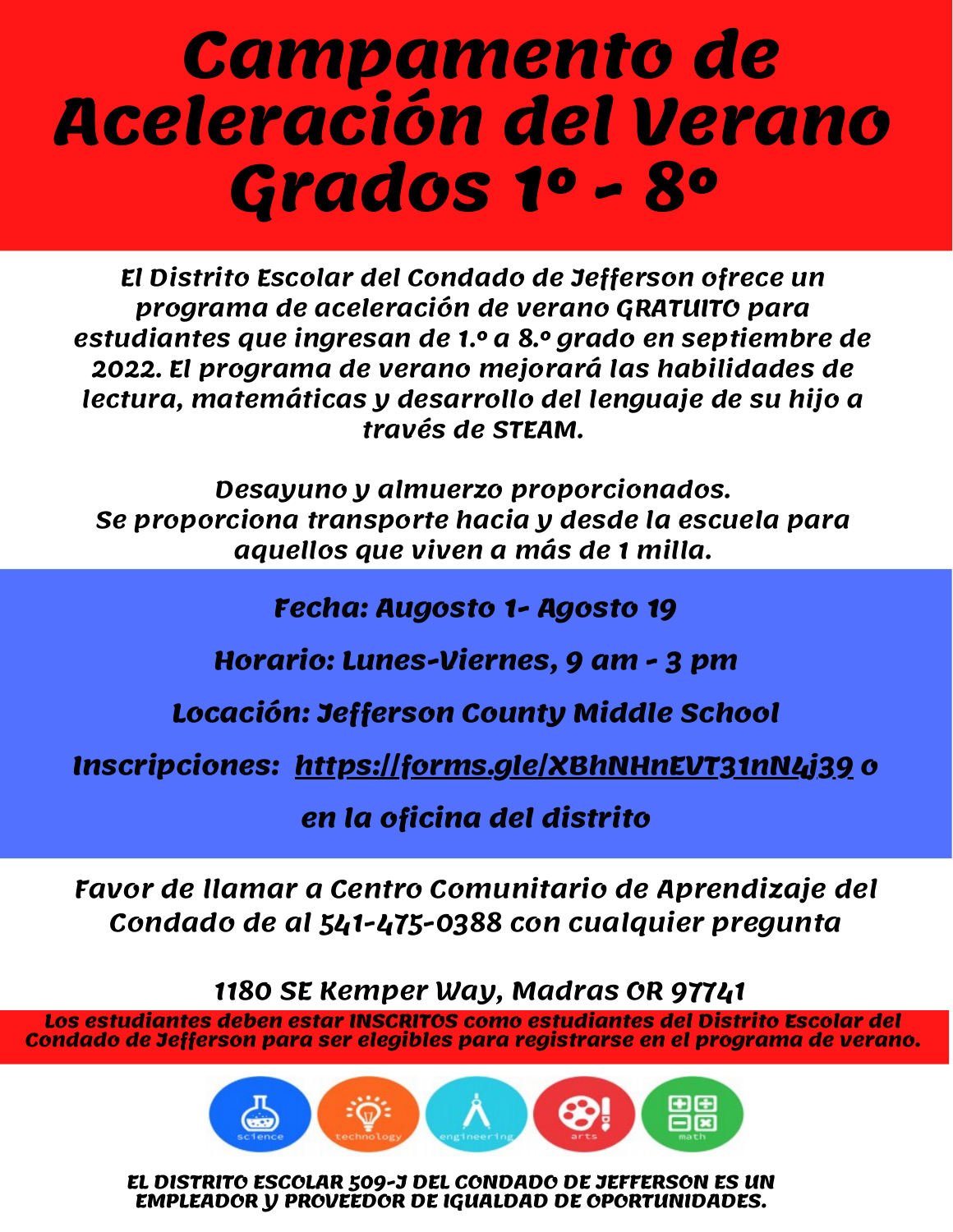## **Kindergarten Summer Acceleration Camp**

**The Jefferson County School District is offering a FREE summer acceleration program for students entering kindergarten in September 2022. The summer program will enhance your child's reading, math, and language development skills through STEAM.**

**Breakfast and lunch provided. Transportation is provided to and from school, for those Dates: August 1st- August 19th**

**living farther than 1 mile. Times: Monday- Friday, 9am-12:30pm**

**Location: Warm Springs K-8 Academy**

**Register: https://forms.gle/L3gLTNB73sev3uFH7 or**

#### **at the district office**

**Please call the Jefferson County Community Learning Center at 541-475-0388 with any questions.**

**50 Chukar Rd. Warm Springs, OR 97761**

**Students must be REGISTERED with Jefferson County School District as an INCOMING kindergartener to be eligible for summer programming.**

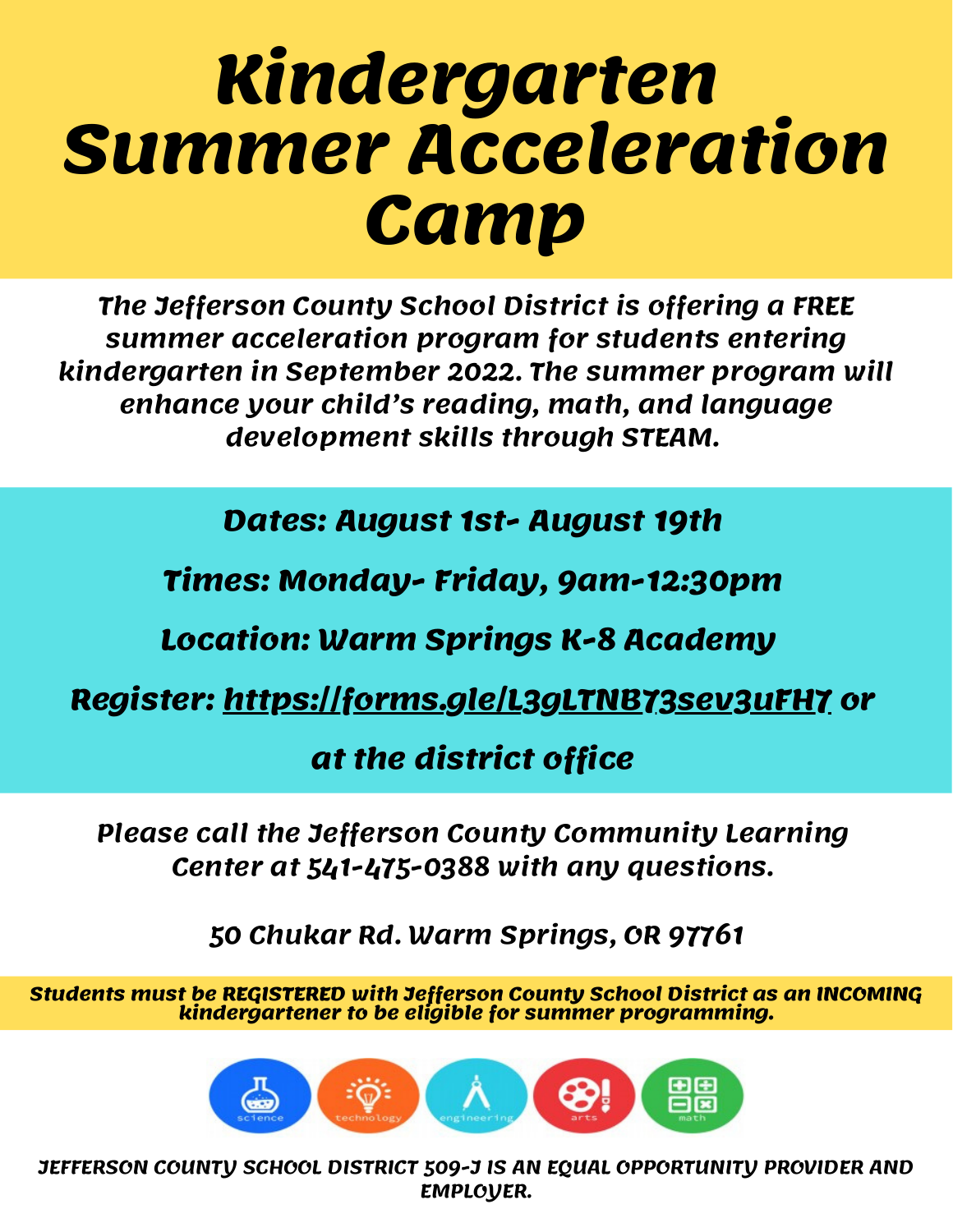## **1st - 8th Grade Summer Acceleration Camp**

**The Jefferson County School District is offering a FREE summer acceleration program for students entering 1st through 8th grade in September 2022. The summer program will enhance your child's reading, math, and language development skills through STEAM.**

**Breakfast and lunch provided. Transportation is provided to and from school for those living farther than 1 mile.**

**Dates: August 1st - August 19th**

**Times: Monday - Friday, 9 am - 3 pm**

**Location: Warm Springs K8 Academy**

**Register: https://forms.gle/XBhNHnEVT31nN4j39**

**or at the district office**

**Please call the Jefferson County Community Learning Center at 541-475-0388 with any questions.**

**50 Chukar Rd, Warm Springs OR 97761**

**Students must be REGISTERED as a Jefferson County School District student to be eligible to register for summer programming.**

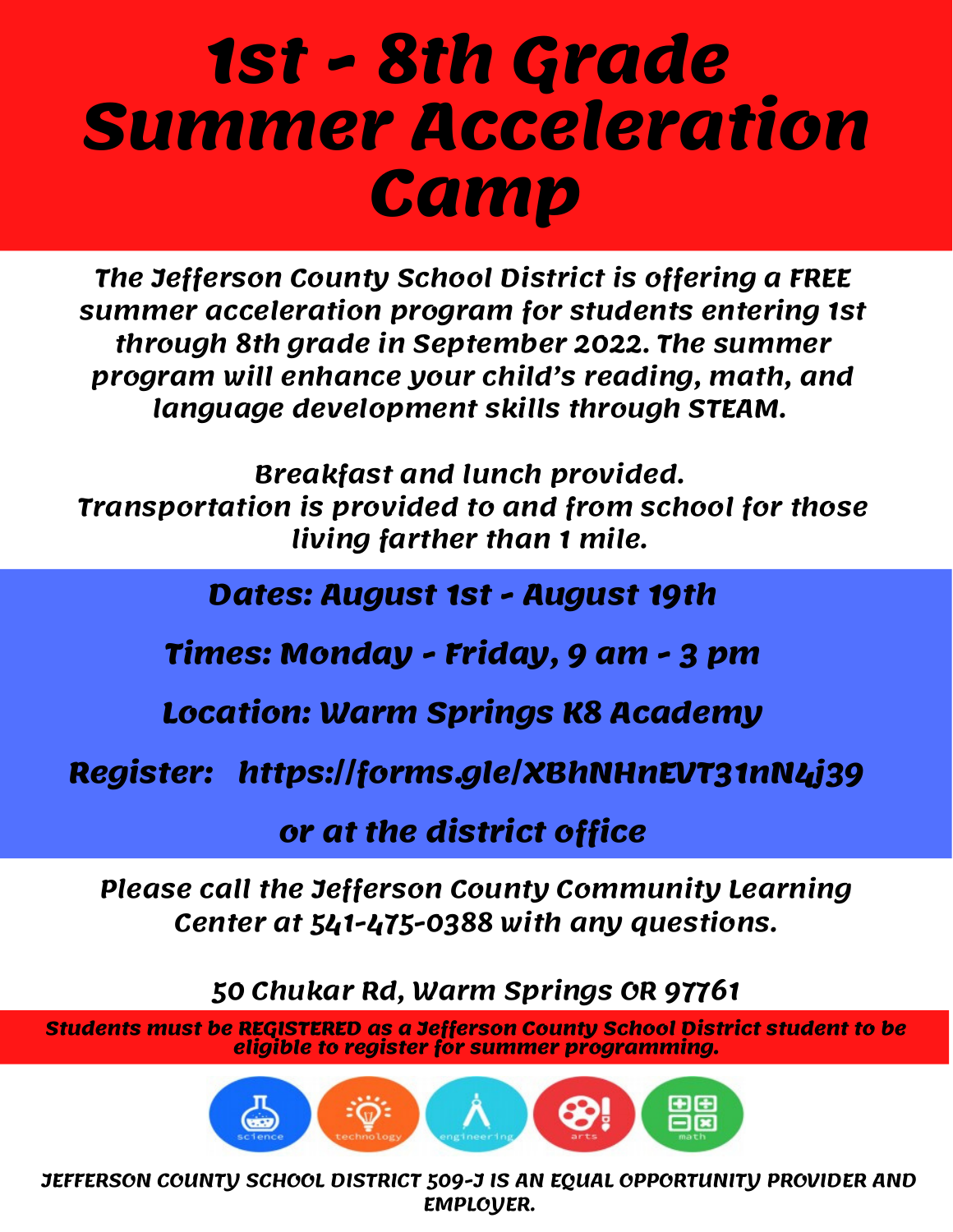# **High School Credit Recovery Program**

**The Jefferson County School District is offering a credit recovery program to all Jefferson County High School students in grades 9th through 12th. During this time, students will be able to complete or retake any courses that need to be completed.**

**Dates: August 1st - August 19th**

**Times: Monday - Friday, 9 am - 3 pm**

**Locations:**

**Bridges High School: Lori Stock**

**Madras High School: Jodi Galyen**

**Register at https://bit.ly/3KunQ14 or at the district office**

**Please call the Jefferson County Community Learning Center at 541-475-0388 with any questions.**

**390 SE 10th St, Madras OR 97741**

**Students must be REGISTERED as a Jefferson County School District student to be eligible to register for summer programming.**